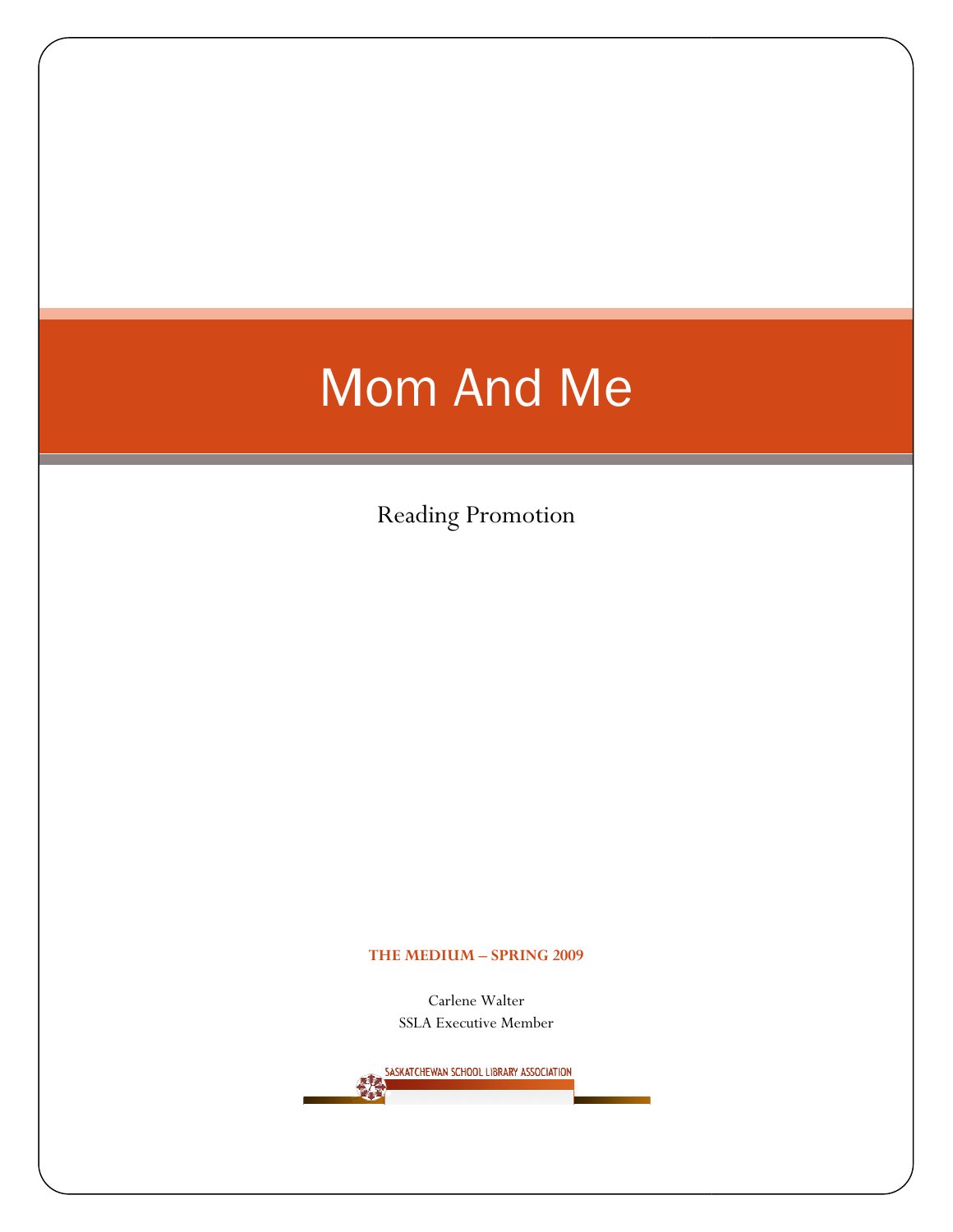# Mom And Me

## Reading Promotion

The sweetest sounds to mortals given Are heard in Mother, Home, and Heaven.  $\sim$ William Goldsmith Brown

Celebrate the wonderful attributes of motherhood and deepen the strong bond between mother and daughter. A Mother And Daughter Book Club is the perfect Mother's Day gift as it provides a change to partake in the "bridge of sharing" – talking and sharing ideas and feelings provoked by stories of love and courage, loss and reunion, and sacrifice and redemption. The great potential for building relationships through the sharing of stories is the gift that will create memories long after the book is closed.

# **Empowering Girls**

Adolescence is marked by a search for their identity and their placement or "fit" in the world. Pipher (1994) argues that girls experience a bewildering and diminishing sense of self-worth and identity due to the persuasive interaction with others and the media. Reactions to negative messages often manifest in the withdrawal and effacing their passions, rebellion, engagement in risky behavior, and in self-harm. "The pressure of societal expectations, the role and influence of adults, influence of male and female peers, the pressure to look pretty, and physical and emotional changes that are a crucial part of adolescence (Keeling and Sprague, 2008). Pipher (1994) insists that girls require opportunities to discuss the tremendous pressures and traumatic experiences they have endured and concerned parents and educators must listen rather than suppress the voice. Literature, denoting a strong female role model, serves a rich forum to foster discussions of girls' issues and the social, emotional, and physical changes that occur in adolescence. The group reading of the text is a powerful channel for adolescents to acquire of a clearer perspective and sense of direction, and "to avoid being co-opted by societal and peer expectations into assuming a false identity" (Gilligan et al, 1990).

Keeling and Sprague (2008) identify that many of the issues facing girls parallel the experiences of adolescent boys. Literature can and should also be a vehicle for boys to explore developmental issues. For book clubs featuring a mixed-sex grouping of students, the suggested strategies and approaches could be easily adapted to foster a literaturebased discussion concerning girls' and boys' issues.

# **Establishing The Club**

To evoke interest from the social girl as well as the avid reader, stress the interactive discussion between family and friends in addition to booktalking the chosen selection(s). Reinforce that a social atmosphere with a loose structure and the absence of overbearing rules govern the meetings. Ensure that nutrition is an integral part of the book club meetings. Serving culinary delights mentioned or described in the book can heighten the literary experience.

To develop a successful book club, Scholastic's Dear America Mother-Daughter Book Club (http://www.scholastic.com/dearAmerica/parentteacher/club/index.htm) offers the following suggestions: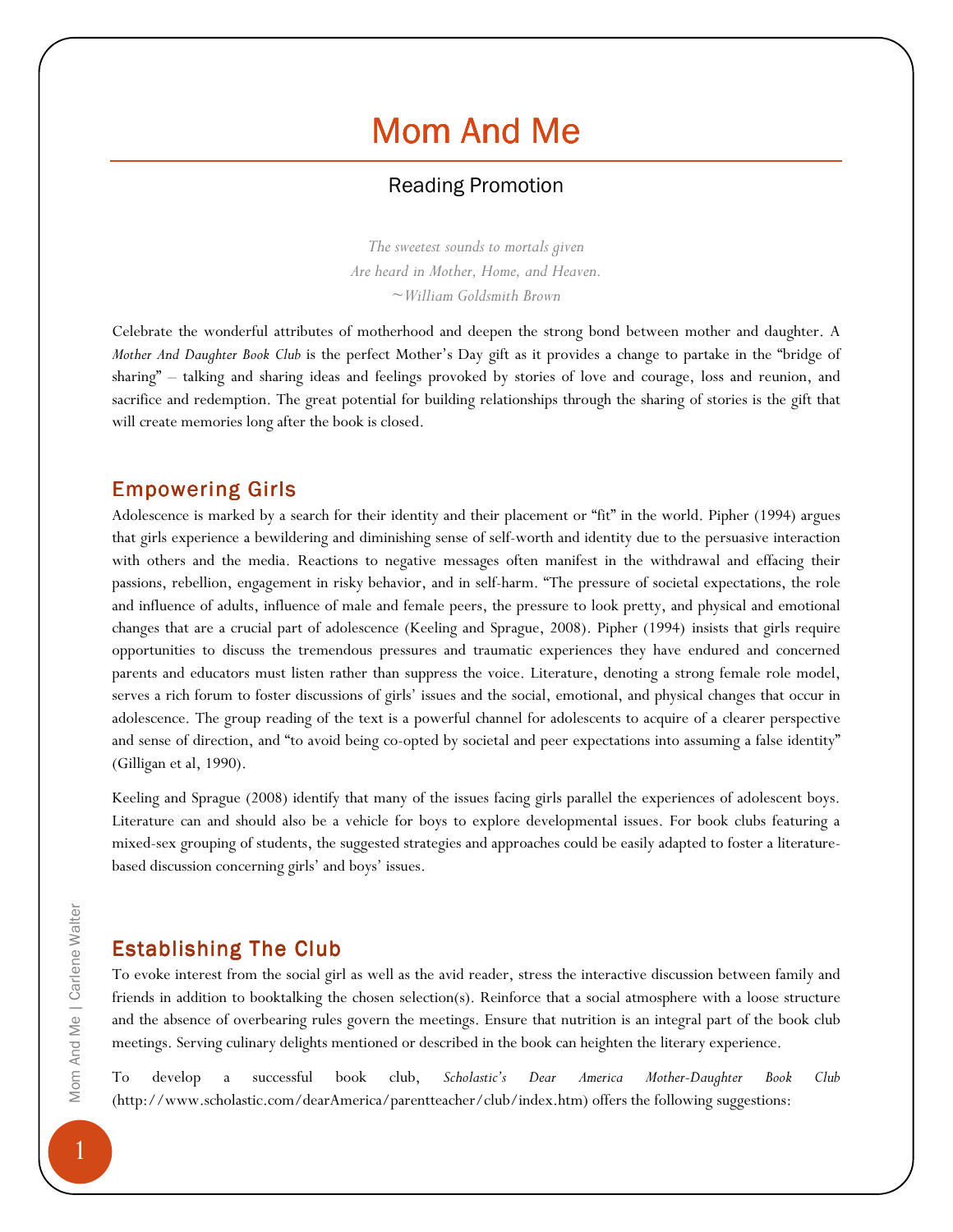- Formulate and state explicitly the overall vision of and expectations for the club.
- Establish the book selection process. It is advisable that the adolescents have a significant voice in the choice of reading selection.
- Outline the meeting dates and times, as well as the frequency of the meetings.
- Decide how discussions will be facilitated and fostered.
- Plan the length and flow of the meeting.
- Consider a suitable response if the book club members have not read the book or if a parent does not attend the meetings with their child.
- Determine whether the books are provided or if book club members are responsible for purchasing their own novel.

# Selecting The Novel(s)

If literature is an appropriate springboard for the discussion of adolescent girls' issues, then what are the specific texts that would help girls develop their self-worth and self-efficacy? Search for novels that illustrate the issues and depict females who are self-sufficient, decisive, and assertive are ideal.

Booklists from notable library services are invaluable resources for determining possible book club selections. The ALA 2009 Notable Books (http://www.ala.org/ala/mgrps/divs/alsc/awardsgrants/childrensnotable/notablechibooks/index.cfm) lists the best in children's books for 2009 thus far. The Saskatchewan Young Readers' Choice Association's The Willow Awards (http://www.willowawards.ca/) promotes reading by granting a Willow Award to the Canadian books voted by students to be the best of those nominated in three categories: Shining Willow (K-3), Diamond Willow (4-6) and Snow Willow (7-9). YALSA (www.ala.org/yalsa/booklists) lists literary awards and booklists suited for the young adult audience.

100 Books for Girls to Grow On (Dodson), Once Upon a Heroine (Cooper-Mullin, 1998), Great Books for Girls: More Than 600 Books to Inspire Today's Girls and Tomorrow's Women (Odean, 2002), Discovering Their Voices: Engaging Adolescent Girls with Young Adult Literature (Keeling and Sprague, 2008) lists novels featuring courageous females who struggle to develop an identity and shape their own destiny.

Published literature guides and the Internet offer a general understanding of the selected novels, but the ultimate goal of the Mother And Daughter Book Club is to examine issues faced by the adolescent club members such as the impact of gender on developing voice, expression versus the suppression of voice, societal expectations, the influence of adults and peers (Keeling and Sprague, 2008).

Sprague and Keeley (2008) have created the following list of questions to determine if a literature selection might foster dialogue about the angst endured by adolescent girls:

- 1. Does the text feature a young female as a protagonist?
- 2. Does the text place the girl in a position where she is being asked to conform to certain expected behaviours due to her gender?
- 3. Does the text illustrate forces that attempt to limit her choices?
- 4. Does the text depict the girl struggling against those forces?
- 5. Does the ending reflect the girl's definition of herself as illustrated by her choices?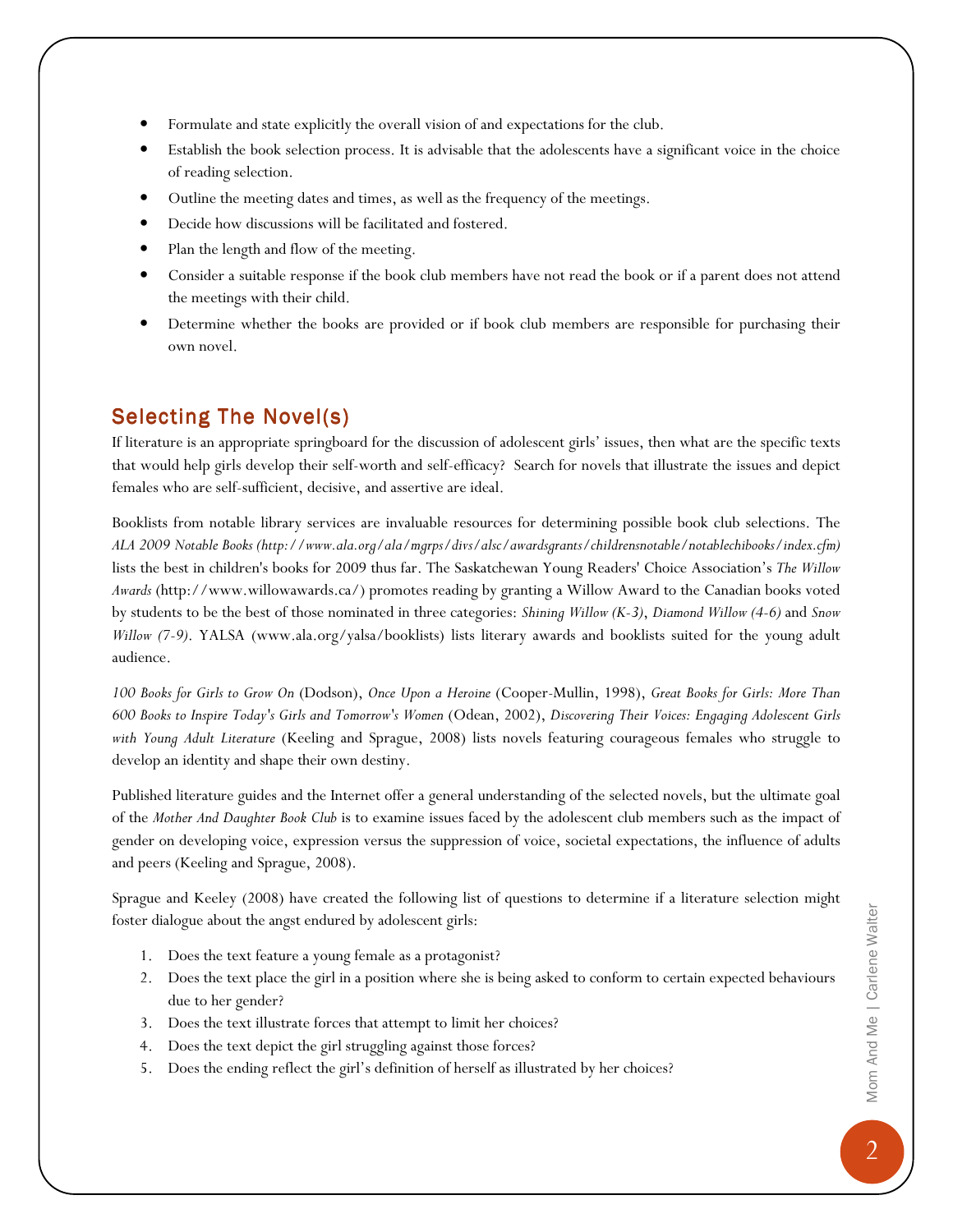### Discussing The Novel

Dodson (1997) asserts that the Mother And Daughter Book Club is for the girls, and they have to take ownership of it. The open discussion is directed by the daughters, and the conversation navigates to the topics they deem important. The adults support the risk-free environment by listening respectfully, avoiding rebuttals and moral stances, and offering comments only to probe depth to a response through examples from the text or their lives.

In a safe and supportive climate, sensitive topics evoked by the text can be broached with greater ease. The novel provides a neutral avenue to confront their pressures, angst, and traumatic experiences. Mothers, in turn, gain valuable insight into the forbidden and never discussed world of their daughters. The relationship thus expands its common ground to allow for friendship between mother and daughter.

Extend the conversation while enriching the readers' perspectives of the book – watch the movie, embark on a field trip related to the book, and visit the author's Web site.

### **Invitation**

A sample invitation to join the Mother And Daughter Book Club is appended.

### In Conclusion

The Mother And Daughter Book Club is not merely about books. It is about mothers and daughters, girls and women, and how reading and talking enriches our relationships with one another. Through literature-based discussions the mother-daughter dynamic is reshaped to involve  $-gasp!$  – girls talking to their adults about their lives and issues in an attempt to define herself. That's Girl Power!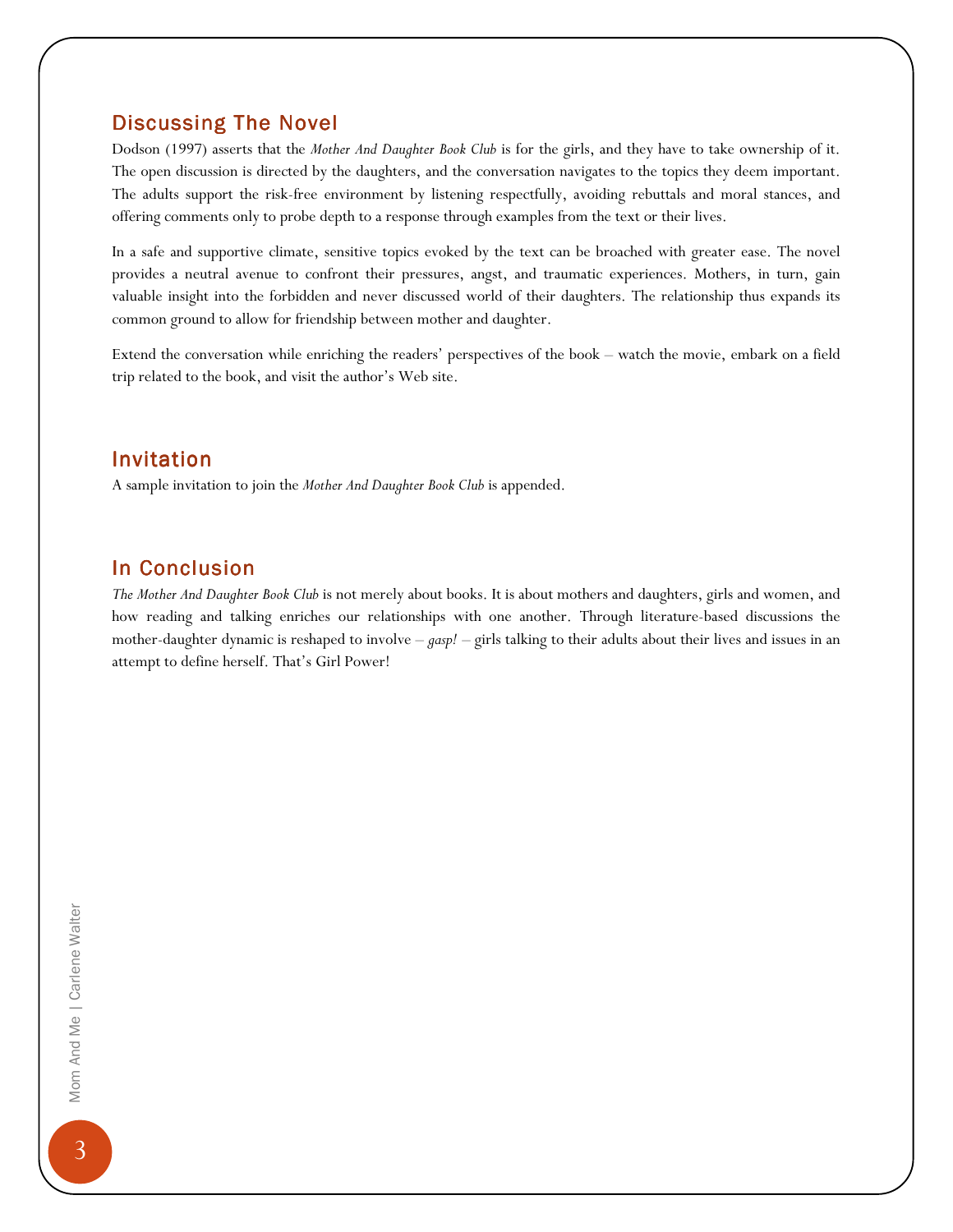# **MOM AND ME**

Invitation

or My Mother

Mothers and daughters are invited to participate in the Mother-Daughter Book Club.

The meetings will focus on the theme

Come prepared to read, discuss, and share. It is an experience that will create mother-daughter memories long after the book has closed!

Place:

Book Selection (s) :

Contact Information:

Nutrition will be served.